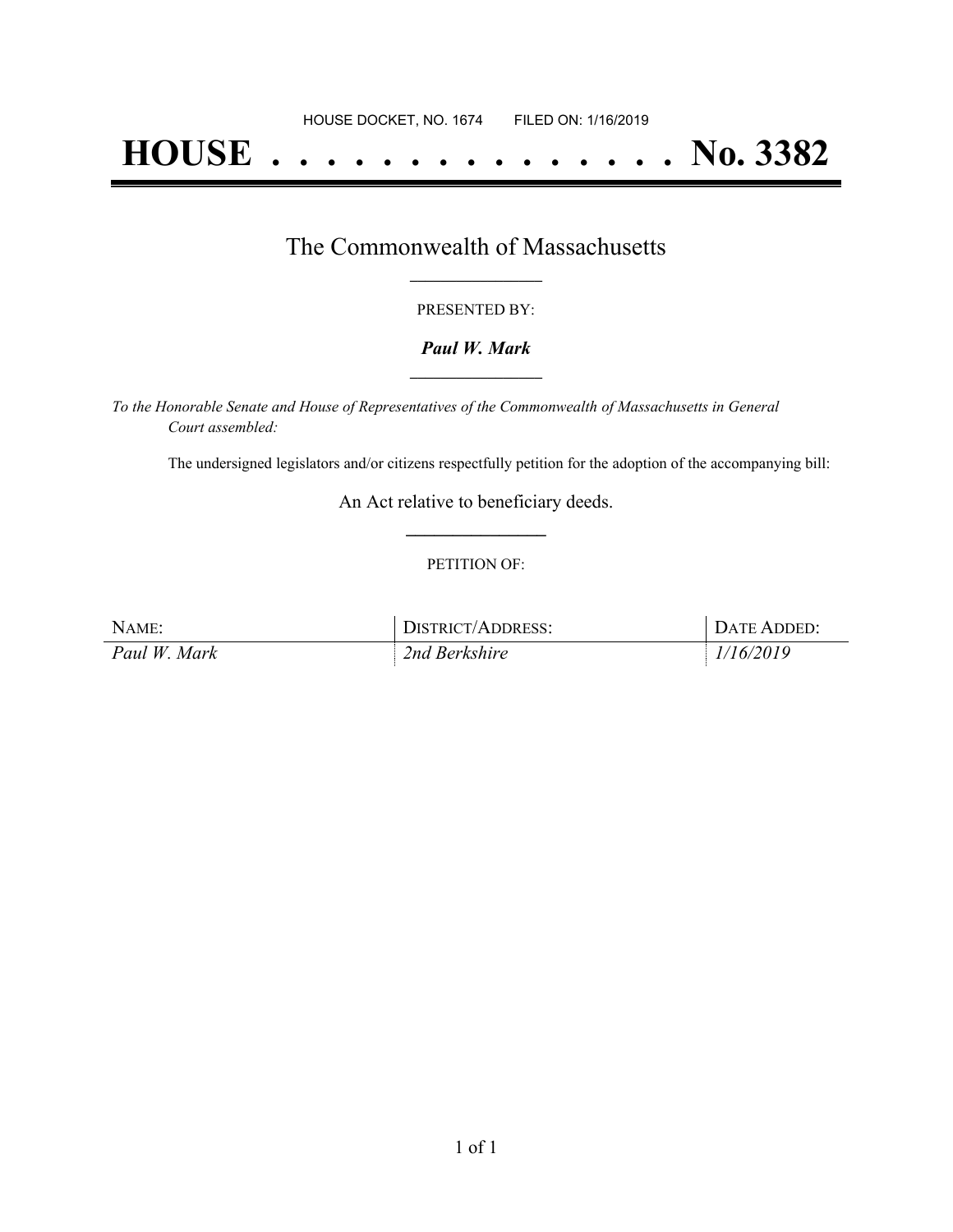## **HOUSE . . . . . . . . . . . . . . . No. 3382**

By Mr. Mark of Peru, a petition (accompanied by bill, House, No. 3382) of Paul W. Mark relative to beneficiary deeds. The Judiciary.

## The Commonwealth of Massachusetts

**In the One Hundred and Ninety-First General Court (2019-2020) \_\_\_\_\_\_\_\_\_\_\_\_\_\_\_**

**\_\_\_\_\_\_\_\_\_\_\_\_\_\_\_**

An Act relative to beneficiary deeds.

Be it enacted by the Senate and House of Representatives in General Court assembled, and by the authority *of the same, as follows:*

| $\mathbf{1}$   | Chapter 183 of the General Laws is hereby amended by the following section-                          |
|----------------|------------------------------------------------------------------------------------------------------|
| $\overline{2}$ | Section 70. Beneficiary Deeds                                                                        |
| 3              | (a) (i) (A) A beneficiary deed is a deed without current tangible consideration that                 |
| $\overline{4}$ | conveys upon the death of the owner an ownership interest in real property other than a leasehold    |
| 5              | or lien interest to a grantee designated by the owner and that expressly states that the deed is not |
| 6              | to take effect until the death of the owner.                                                         |
| 7              | (B) (i) A beneficiary deed transfers the interest to the designated grantee effective upon           |
| 8              | the death of the owner, subject to: All conveyances, assignments, contracts, leases, mortgages,      |
| 9              | deeds of trust, liens, security pledges, oil, gas, or mineral leases, and other encumbrances made    |
| 10             | by the owner or to which the real property was subject at the time of the owner's death, whether     |
| 11             | or not the conveyance or encumbrance was created before or after the execution of the                |

12 beneficiary deed; (ii) No legal or equitable interest shall vest in the grantee until the death of the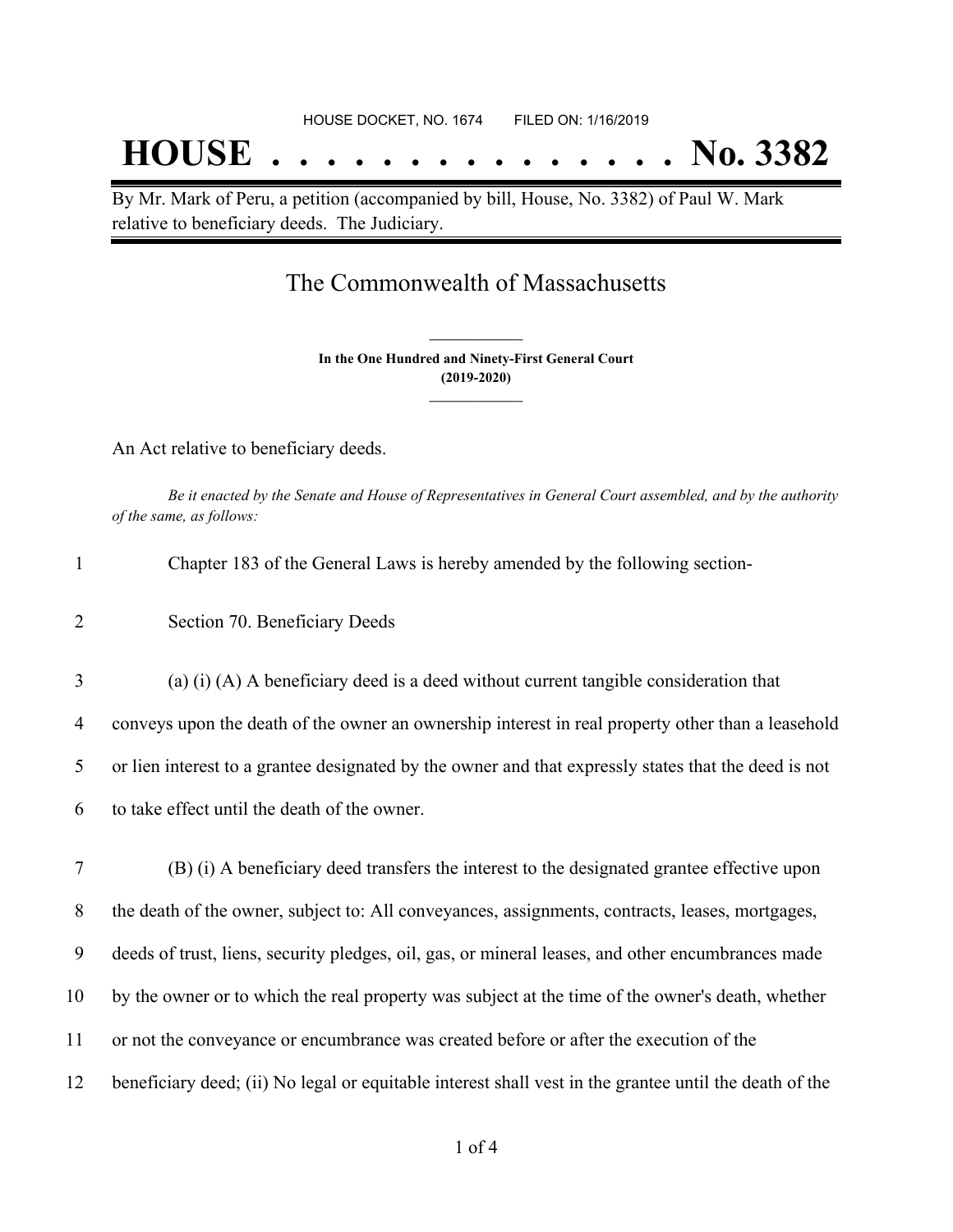owner prior to revocation of the beneficiary deed; (iii)The owner may designate multiple grantees under a beneficiary deed; (iv) Multiple grantees may be joint tenants with right of survivorship, tenants in common, holders of a tenancy by the entirety, or any other tenancy that is otherwise valid under the laws of this state; (v) The owner may designate one or more successor grantees, including one or more unnamed heirs of the original grantee or grantees, under a beneficiary deed; (vi) The condition upon which the interest of a successor grantee vests, such as the failure of the original grantee to survive the grantor, shall be included in the beneficiary deed.

 (b) (i) If real property is owned as a tenancy by the entirety or as a joint tenancy with the right of survivorship, a beneficiary deed that conveys an interest in the real property to a grantee designated by all of the then surviving owners and that expressly states the beneficiary deed is not to take effect until the death of the last surviving owner transfers the interest to the designated grantee effective upon the death of the last surviving owner; (ii) If a beneficiary deed is executed by fewer than all of the owners of real property owned as a tenancy by the entirety or as joint tenants with right of survivorship, the beneficiary deed is valid if the last surviving owner is a person who executed the beneficiary deed; (iii) If the last surviving owner did not execute the beneficiary deed, the beneficiary deed is invalid.

 (c) (i) A beneficiary deed is valid only if the beneficiary deed is recorded before the death of the owner or the last surviving owner as provided by law in the office of the county recorder of the county in which the real property is located; (ii) A beneficiary deed may be used to transfer an interest in real property to a trustee of a trust estate even if the trust is revocable and may include one or more unnamed successor trustees as successor grantees.

of 4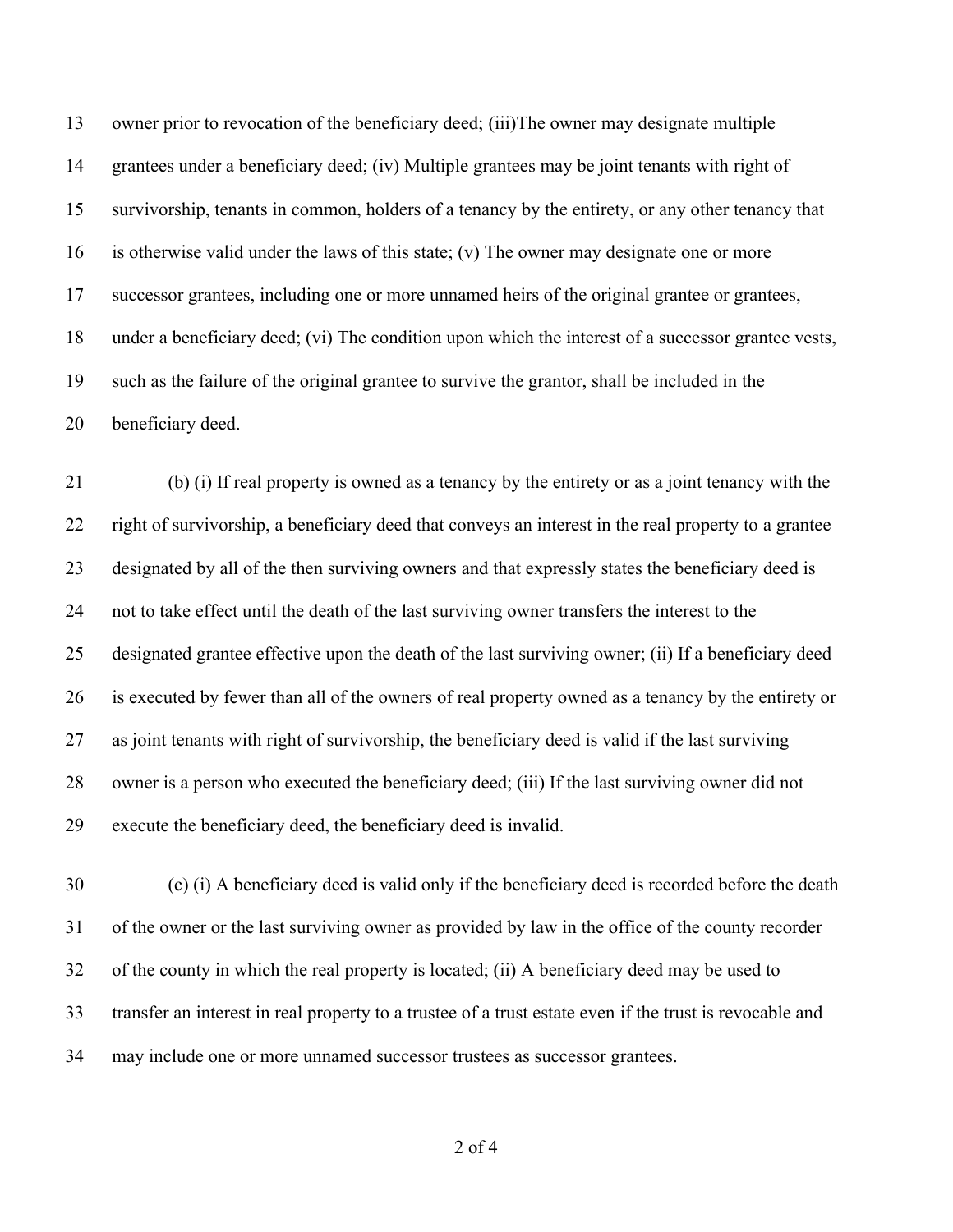| 35 | (d) (i) A beneficiary deed may be revoked at any time by the owner or, if there is more             |
|----|-----------------------------------------------------------------------------------------------------|
| 36 | than one owner, by any of the owners who executed the beneficiary deed.                             |
| 37 | (ii) To be effective, the revocation shall be:                                                      |
| 38 | (A) Executed before the death of the owner who executes the revocation; and                         |
| 39 | (B) Recorded in the office of the county recorder of the county in which the real property          |
| 40 | is located before the death of the owner as provided by law.                                        |
| 41 | (iii) If the revocation is not executed by all the owners, the revocation is not effective          |
| 42 | unless executed by the last surviving owner and recorded before the death of the last surviving     |
| 43 | owner.                                                                                              |
| 44 | (C) A beneficiary deed that complies with this section may not be revoked, altered, or              |
| 45 | amended by the provisions of the owner's will.                                                      |
| 46 | (e) If an owner executes more than one beneficiary deed concerning the same real                    |
| 47 | property, the recorded beneficiary deed that is last signed before the owner's death is the         |
| 48 | effective beneficiary deed, regardless of the sequence of recording.                                |
| 49 | (f) (ii) This section does not prohibit other methods of conveying real property that are           |
| 50 | permitted by law and that have the effect of postponing enjoyment of an interest in real property   |
| 51 | until the death of the owner.                                                                       |
| 52 | (iii) This section does not invalidate any deed otherwise effective by law to convey title          |
| 53 | to the interests and estates provided in the deed that is not recorded until after the death of the |
| 54 | owner.                                                                                              |
|    |                                                                                                     |